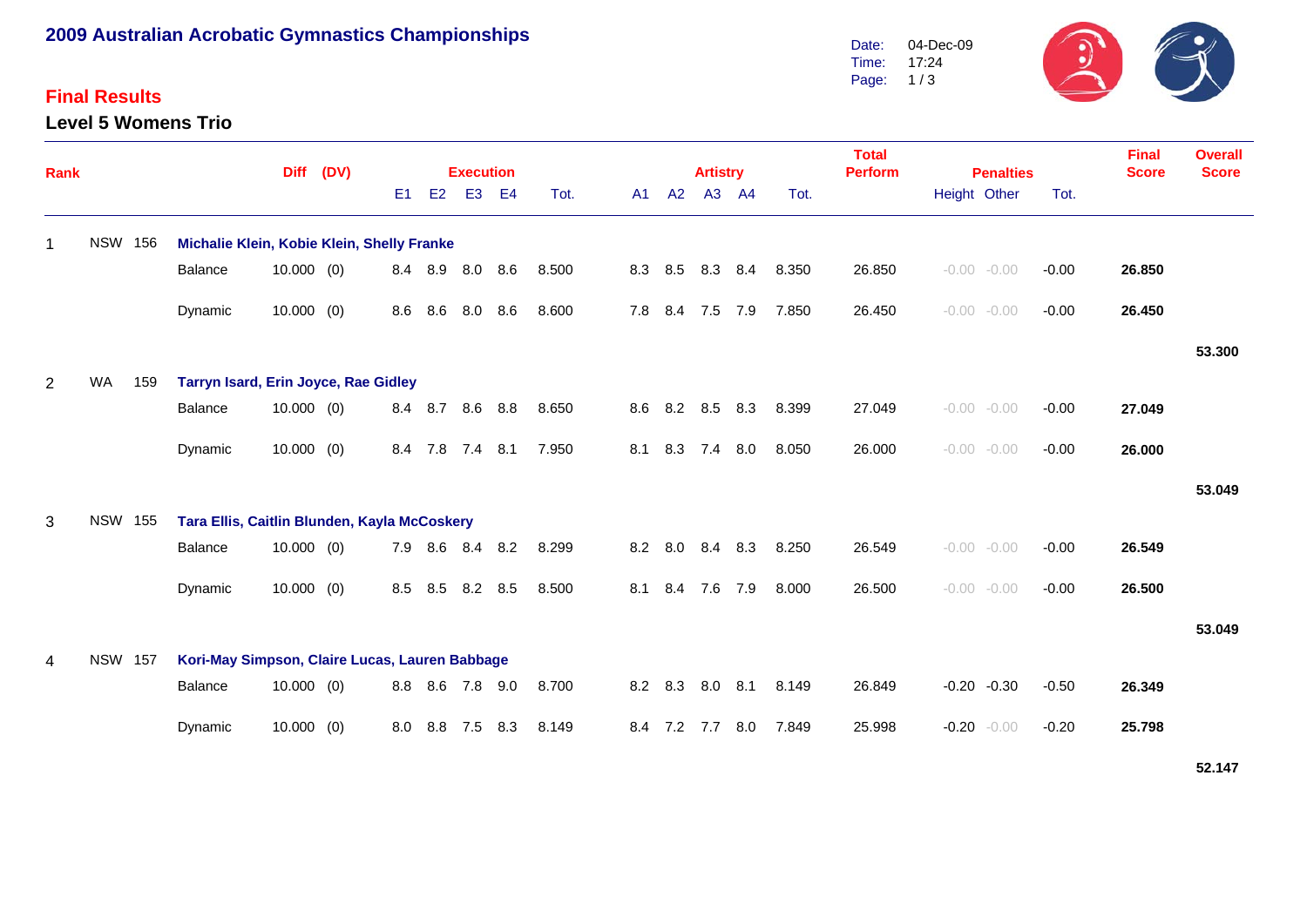# **2009 Australian Acrobatic Gymnastics Championships**

### **Final Results**

**Level 5 Womens Trio**



| Rank           |                |     |                                                    | <b>Diff</b>                                                  | (DV) |                |                | <b>Execution</b> |                |       |  |     |                 | <b>Artistry</b> |           |       | <b>Total</b><br><b>Perform</b><br><b>Penalties</b> |                    |         | <b>Final</b><br><b>Score</b> | <b>Overall</b><br><b>Score</b> |
|----------------|----------------|-----|----------------------------------------------------|--------------------------------------------------------------|------|----------------|----------------|------------------|----------------|-------|--|-----|-----------------|-----------------|-----------|-------|----------------------------------------------------|--------------------|---------|------------------------------|--------------------------------|
|                |                |     |                                                    |                                                              |      | E <sub>1</sub> | E <sub>2</sub> | E <sub>3</sub>   | E <sub>4</sub> | Tot.  |  | A1  | A2              | A3              | <b>A4</b> | Tot.  |                                                    | Height Other       | Tot.    |                              |                                |
| 5              | <b>NSW 158</b> |     | Kaila Reid, Georgie Hemmings, Chelsea Beleski      |                                                              |      |                |                |                  |                |       |  |     |                 |                 |           |       |                                                    |                    |         |                              |                                |
|                |                |     | Balance                                            | $10.000$ (0)                                                 |      |                | 8.2 8.7        | 9.0 8.4          |                | 8.549 |  |     | 8.5 8.7         |                 | 8.2 8.2   | 8.350 | 26.899                                             | $-0.00 - 0.00$     | $-0.00$ | 26.899                       |                                |
|                |                |     | Dynamic                                            | $10.000$ (0)                                                 |      | 7.3            | 7.3            | 7.0 7.3          |                | 7.300 |  | 8.0 | 8.1             | 7.4 7.7         |           | 7.850 | 25.150                                             | $-0.00 - 0.00$     | $-0.00$ | 25.150                       |                                |
|                |                |     |                                                    |                                                              |      |                |                |                  |                |       |  |     |                 |                 |           |       |                                                    |                    |         |                              | 52.049                         |
| 6              | QLD            | 164 | Nicola Borgatti, Kirrilly Cushway, Katelin O'Grady |                                                              |      |                |                |                  |                |       |  |     |                 |                 |           |       |                                                    |                    |         |                              |                                |
|                |                |     | Balance                                            | $10.000$ (0)                                                 |      |                |                | 8.2 8.5 8.5 8.0  |                | 8.350 |  |     | 8.4 8.1         | 8.4             | 8.0       | 8.250 | 26.600                                             | $-0.00$<br>$-0.30$ | $-0.30$ | 26.300                       |                                |
|                |                |     | Dynamic                                            | 10.000(0)                                                    |      | 8.1            | 8.5            | 8.5              | 8.5            | 8.499 |  |     | 7.9 7.0 7.4 7.7 |                 |           | 7.550 | 26.049                                             | $-0.00$<br>$-0.30$ | $-0.30$ | 25.749                       |                                |
|                |                |     |                                                    |                                                              |      |                |                |                  |                |       |  |     |                 |                 |           |       |                                                    |                    |         |                              | 52.049                         |
| $\overline{7}$ | QLD            | 161 |                                                    | Tahlia Jedra-Movick, Morgan Wellington, Shaelan Preece-Smith |      |                |                |                  |                |       |  |     |                 |                 |           |       |                                                    |                    |         |                              |                                |
|                |                |     | Balance                                            | $10.000$ (0)                                                 |      |                | 8.1 8.4        | 8.2 8.1          |                | 8.150 |  |     | 7.8 7.1 7.5 8.1 |                 |           | 7.649 | 25.799                                             | $-0.00$<br>$-0.10$ | $-0.10$ | 25.699                       |                                |
|                |                |     | Dynamic                                            | $10.000$ (0)                                                 |      | 8.3            | 8.3            | 8.6              | 8.5            | 8.399 |  |     | 8.3 8.0 7.5     |                 | 8.0       | 8.000 | 26.399                                             | $-0.00$<br>$-0.30$ | $-0.30$ | 26.099                       |                                |
|                |                |     |                                                    |                                                              |      |                |                |                  |                |       |  |     |                 |                 |           |       |                                                    |                    |         |                              | 51.798                         |
| 8              | <b>WA</b>      | 160 | Janaya Doyle, Catherine Ranieri, Naomi Robinson    |                                                              |      |                |                |                  |                |       |  |     |                 |                 |           |       |                                                    |                    |         |                              |                                |
|                |                |     | Balance                                            | $10.000$ (0)                                                 |      |                |                | 8.3 8.0 8.0 8.6  |                | 8.150 |  |     | 8.6 8.4 8.3 8.1 |                 |           | 8.350 | 26.500                                             | $-0.00 - 0.00$     | $-0.00$ | 26.500                       |                                |
|                |                |     | Dynamic                                            | $10.000$ (0)                                                 |      |                |                | 7.5 7.0 7.0 7.3  |                | 7.149 |  |     | 7.8 8.2 7.2 7.8 |                 |           | 7.799 | 24.948                                             | $-0.00$<br>$-0.00$ | $-0.00$ | 24.948                       |                                |

**51.448**